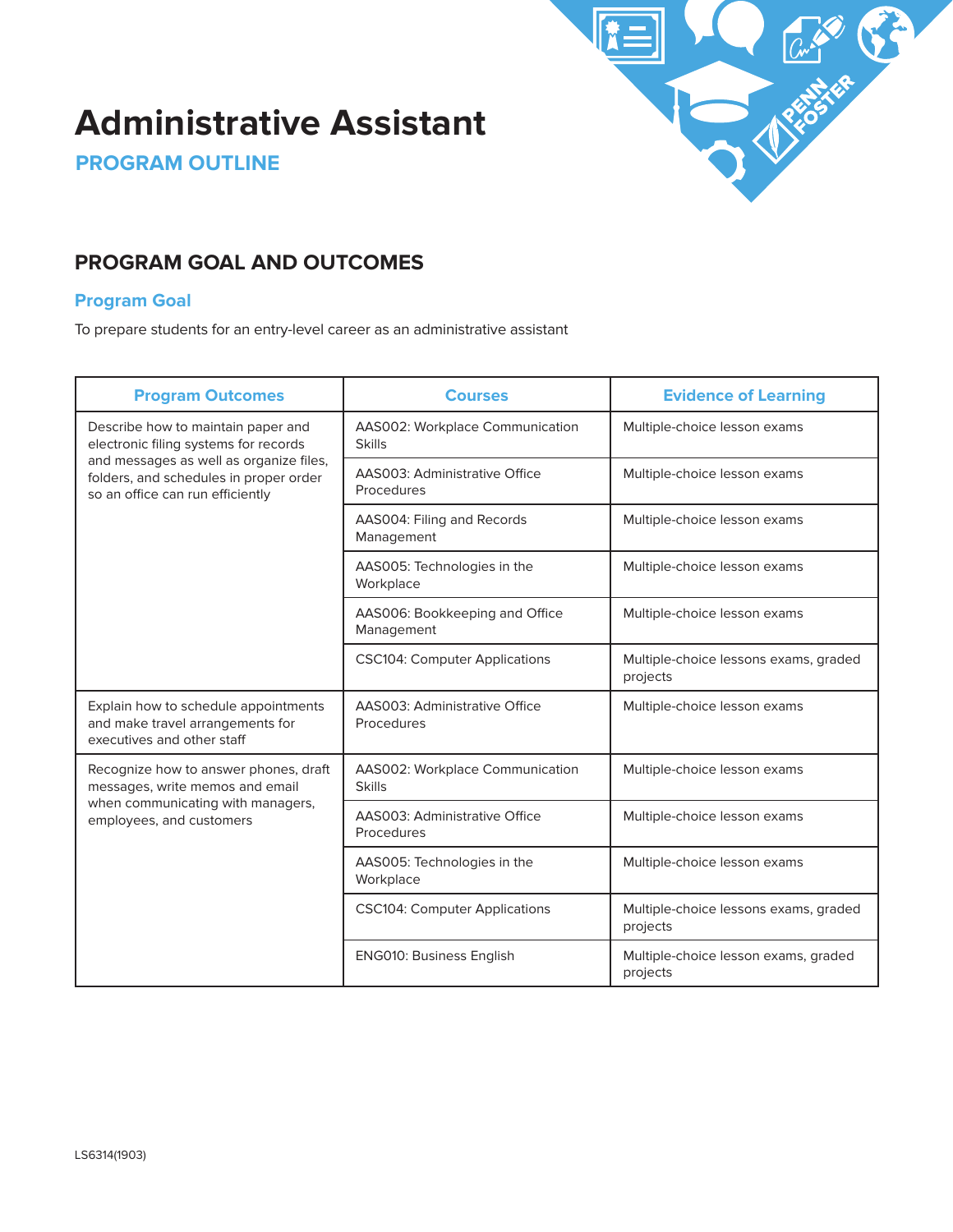| List ways to support staff in conducting<br>research, compiling data, and pre-<br>paring papers for consideration and<br>presentation by executives, commit-<br>tees, and boards of directors | <b>AAS003: Administrative Office</b><br>Procedures  | Multiple-choice lesson exams                      |
|-----------------------------------------------------------------------------------------------------------------------------------------------------------------------------------------------|-----------------------------------------------------|---------------------------------------------------|
|                                                                                                                                                                                               | AAS005: Technologies in the<br>Workplace            | Multiple-choice lesson exams                      |
|                                                                                                                                                                                               | AAS006: Bookkeeping and Office<br>Management        | Multiple-choice lesson exams                      |
|                                                                                                                                                                                               | <b>CSC104: Computer Applications</b>                | Multiple-choice lessons exams, graded<br>projects |
|                                                                                                                                                                                               | <b>ENG010: Business English</b>                     | Multiple-choice lesson exams, graded<br>projects  |
| Describe how to read, analyze, route,<br>distribute, and answer routine incoming                                                                                                              | AAS001: Introduction to Administrative<br>Assistant | Multiple-choice lesson exams                      |
| memos, submissions, reports, mail, and<br>email to determine their significance<br>and plan their distribution                                                                                | AAS002: Workplace Communication<br><b>Skills</b>    | Multiple-choice lesson exams                      |
|                                                                                                                                                                                               | AAS003: Administrative Office<br>Procedures         | Multiple-choice lesson exams                      |
|                                                                                                                                                                                               | AAS005: Technologies in the<br>Workplace            | Multiple-choice lesson exams                      |
|                                                                                                                                                                                               | <b>CSC104: Computer Applications</b>                | Multiple-choice lessons exams, graded<br>projects |
|                                                                                                                                                                                               | <b>ENG010: Business English</b>                     | Multiple-choice lesson exams, graded<br>projects  |
| Explain how to communicate well with<br>others in and out of the office                                                                                                                       | AAS001: Introduction to Administrative<br>Assistant | Multiple-choice lesson exams                      |
|                                                                                                                                                                                               | AAS002: Workplace Communication<br><b>Skills</b>    | Multiple-choice lesson exams                      |
|                                                                                                                                                                                               | AAS003: Administrative Office<br>Procedures         | Multiple-choice lesson exams                      |
|                                                                                                                                                                                               | AAS006: Bookkeeping and Office<br>Management        | Multiple-choice lesson exams                      |
|                                                                                                                                                                                               | <b>ENG010: Business English</b>                     | Multiple-choice lesson exams, graded<br>projects  |
| List how fax machines, videoconferenc-<br>ing software, phone systems, and other<br>office equipment work                                                                                     | AAS002: Workplace Communication<br><b>Skills</b>    | Multiple-choice lesson exams                      |
|                                                                                                                                                                                               | <b>AAS003: Administrative Office</b><br>Procedures  | Multiple-choice lesson exams                      |
|                                                                                                                                                                                               | AAS004: Filing and Records<br>Management            | Multiple-choice lesson exams                      |
|                                                                                                                                                                                               | AAS005: Technologies in the<br>Workplace            | Multiple-choice lesson exams                      |
|                                                                                                                                                                                               | <b>CSC104: Computer Applications</b>                | Multiple-choice lessons exams, graded<br>projects |
|                                                                                                                                                                                               | <b>ENG010: Business English</b>                     | Multiple-choice lesson exams, graded<br>projects  |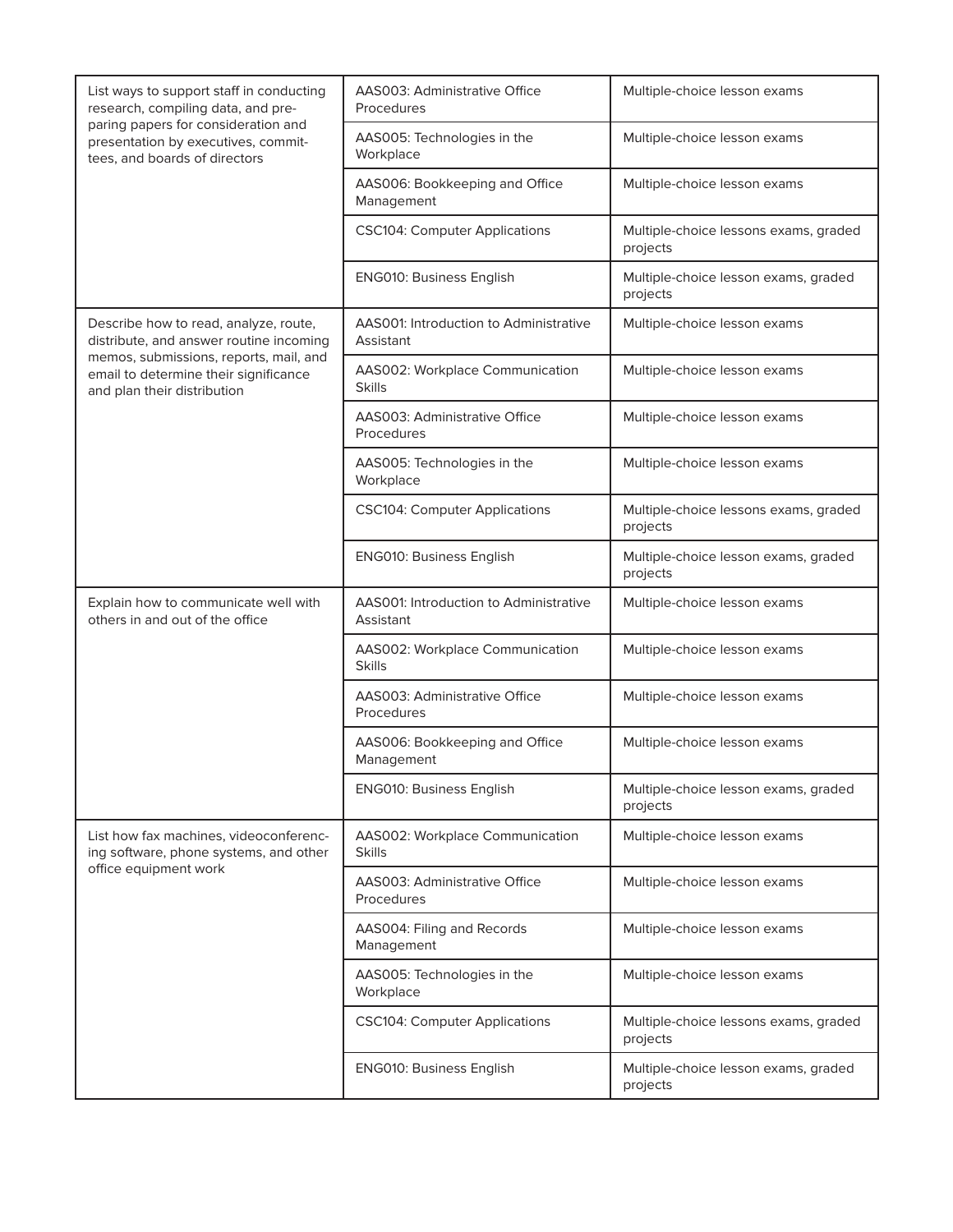| Explain how to create spreadsheets,<br>presentations, reports, messages, data-<br>bases, and other applications                                     | AAS002: Workplace Communication<br><b>Skills</b>           | Multiple-choice lesson exams                      |
|-----------------------------------------------------------------------------------------------------------------------------------------------------|------------------------------------------------------------|---------------------------------------------------|
|                                                                                                                                                     | AAS003: Administrative Office<br>Procedures                | Multiple-choice lesson exams                      |
|                                                                                                                                                     | AAS005: Technologies in the<br>Workplace                   | Multiple-choice lesson exams                      |
|                                                                                                                                                     | AAS006: Bookkeeping and Office<br>Management               | Multiple-choice lesson exams                      |
|                                                                                                                                                     | <b>CSC104: Computer Applications</b>                       | Multiple-choice lessons exams, graded<br>projects |
|                                                                                                                                                     | <b>ENG010: Business English</b>                            | Multiple-choice lesson exams, graded<br>projects  |
| Outline how to negotiate with vendors,<br>buy supplies, manage stockrooms or                                                                        | AAS002: Workplace Communication<br><b>Skills</b>           | Multiple-choice lesson exams                      |
| corporate libraries, and get data from<br>various sources                                                                                           | AAS003: Administrative Office<br>Procedures                | Multiple-choice lesson exams                      |
|                                                                                                                                                     | AAS004: Filing and Records<br>Management                   | Multiple-choice lesson exams                      |
|                                                                                                                                                     | AAS006: Bookkeeping and Office<br>Management               | Multiple-choice lesson exams                      |
|                                                                                                                                                     | <b>ENG010: Business English</b>                            | Multiple-choice lesson exams, graded<br>projects  |
| Prepare reports, memos, letters, finan-<br>cial statements, and other documents,<br>using word processing, spreadsheet, or<br>presentation software | AAS004: Filing and Records<br>Management                   | Multiple-choice lesson exams                      |
|                                                                                                                                                     | AAS005: Technologies in the<br>Workplace                   | Multiple-choice lesson exams                      |
|                                                                                                                                                     | AAS006: Bookkeeping and Office<br>Management               | Multiple-choice lesson exams                      |
|                                                                                                                                                     | <b>CSC104: Computer Applications</b>                       | Multiple-choice lessons exams, graded<br>projects |
|                                                                                                                                                     | <b>ENG010: Business English</b>                            | Multiple-choice lesson exams, graded<br>projects  |
| Describe how to greet visitors and to<br>decide whether they should be given<br>access to specific individuals                                      | AAS002: Workplace Communication<br><b>Skills</b>           | Multiple-choice lesson exams                      |
|                                                                                                                                                     | AAS003: Administrative Office<br>Procedures                | Multiple-choice lesson exams                      |
|                                                                                                                                                     | <b>ENG010: Business English</b>                            | Multiple-choice lesson exams, graded<br>projects  |
| Recognize a professional image in an<br>office environment                                                                                          | <b>AAS001: Introduction to Administrative</b><br>Assistant | Multiple-choice lesson exams                      |
|                                                                                                                                                     | AAS002: Workplace Communication<br><b>Skills</b>           | Multiple-choice lesson exams                      |
|                                                                                                                                                     | AAS006: Bookkeeping and Office<br>Management               | Multiple-choice lesson exams                      |
|                                                                                                                                                     | <b>ENG010: Business English</b>                            | Multiple-choice lesson exams, graded<br>projects  |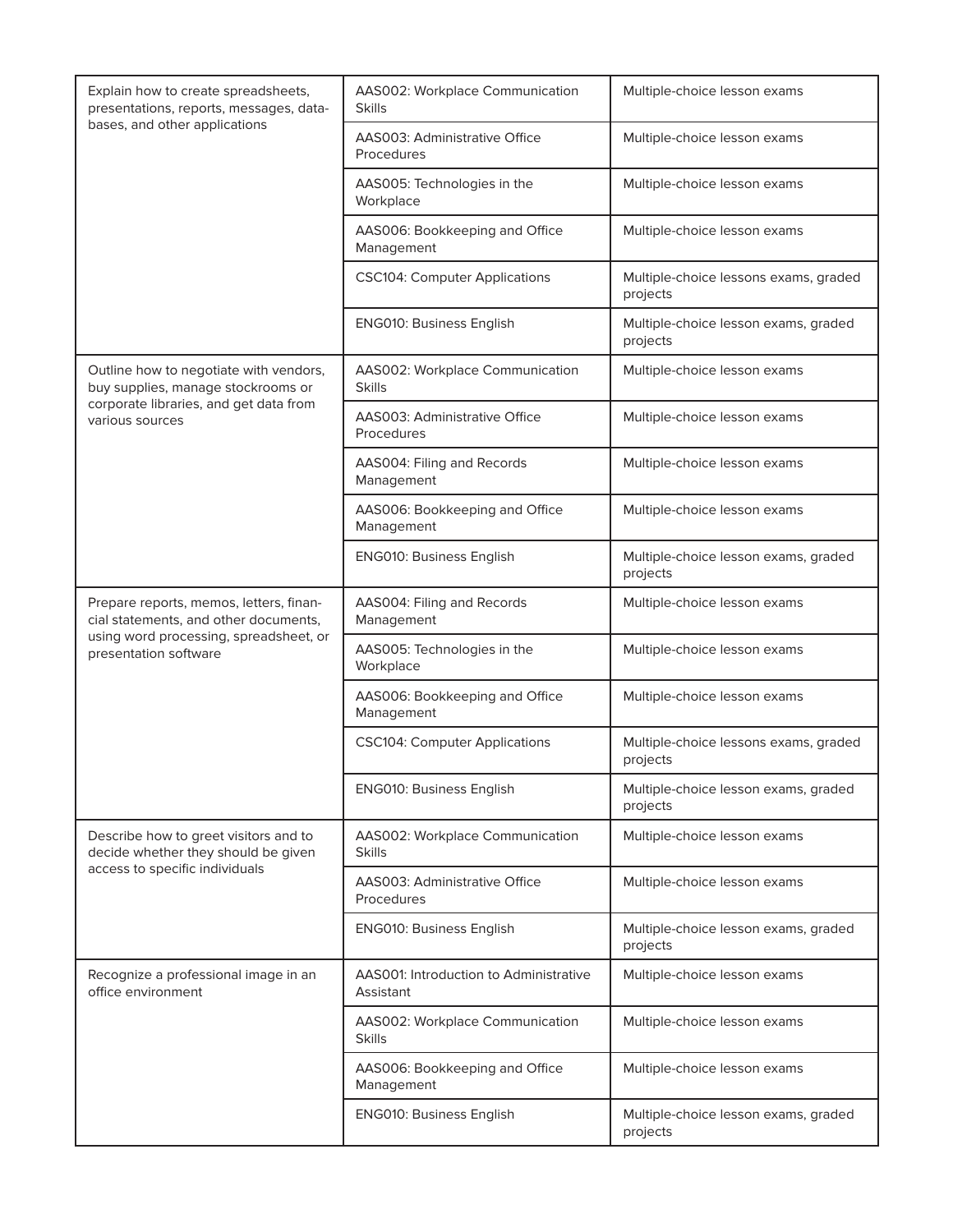| List techniques for managing stress<br>and time in professional ways | AAS001: Introduction to Administrative<br>Assistant | Multiple-choice lesson exams |
|----------------------------------------------------------------------|-----------------------------------------------------|------------------------------|
|                                                                      | AAS003: Administrative Office<br>Procedures         | Multiple-choice lesson exams |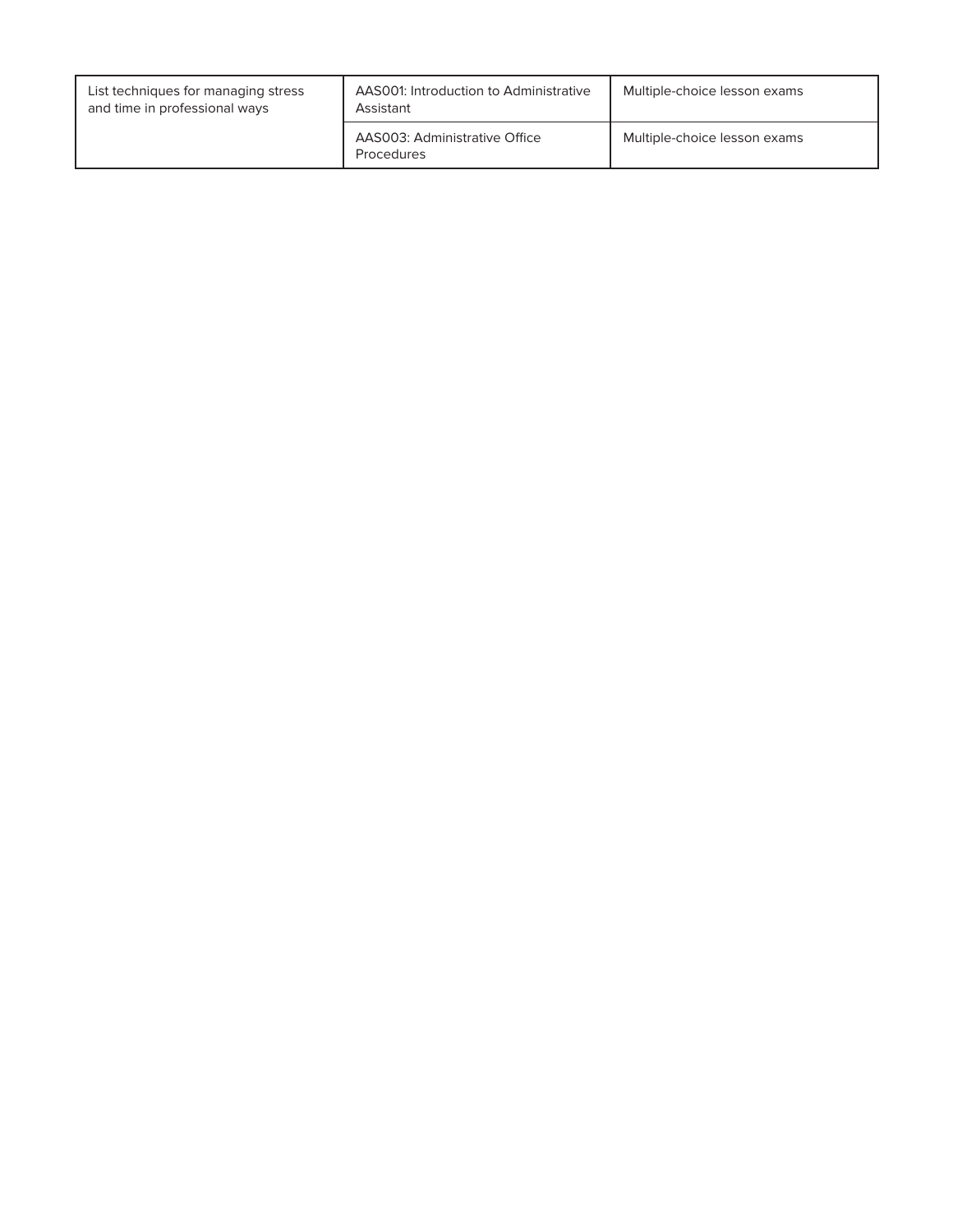# **PROGRAM STRUCTURE**

### **SYP101: Starting Your Program**

| Lesson 1 | <b>Starting Your Program</b> |
|----------|------------------------------|
|          |                              |

# **AAS001: Introduction to Administrative Assistant**

| Lesson 2 | <b>The Administrative Professional</b> |
|----------|----------------------------------------|
| Lesson 3 | <b>Your Professional Image</b>         |
| Lesson 4 | <b>Stress and Time Management</b>      |

# **AAS002: Workplace Communication Skills**

| Lesson 5 | <b>The Global Workplace</b>               |
|----------|-------------------------------------------|
| Lesson 6 | <b>Interpersonal Communication Skills</b> |

# **AAS003: Administrative Office Procedures**

| Lesson 7 | <b>Procedures in an Office</b>     |
|----------|------------------------------------|
| Lesson 8 | <b>Travel and Meeting Planning</b> |

# **AAS004: Filing and Records Management**

| Lesson 9  | <b>Filing Techniques</b>                |
|-----------|-----------------------------------------|
| Lesson 10 | <b>Records Management</b>               |
| Lesson 11 | <b>Math for the Office Professional</b> |

#### **AAS005: Techologies in the Workplace**

| Lesson 12 | <b>Workplace Technology</b>     |
|-----------|---------------------------------|
| Lesson 13 | <b>Resources and References</b> |

### **ENG010: Business English**

| <b>Using the Parts of Speech</b>        |
|-----------------------------------------|
| <b>Punctuation and Capitalization</b>   |
| <b>Writing Sentences and Paragraphs</b> |
| <b>Improving Your Writing</b>           |
| <b>Types of Business Writing</b>        |
|                                         |

# **CSC104: Computer Applications**

| Lesson 19 | <b>Microsoft Word</b>                 |
|-----------|---------------------------------------|
| Lesson 20 | <b>Microsoft Word Graded Project</b>  |
| Lesson 21 | <b>Microsoft Excel</b>                |
| Lesson 22 | <b>Microsoft Excel Graded Project</b> |
| Lesson 23 | <b>Microsoft PowerPoint</b>           |
| Lesson 24 | <b>Computer Applications</b>          |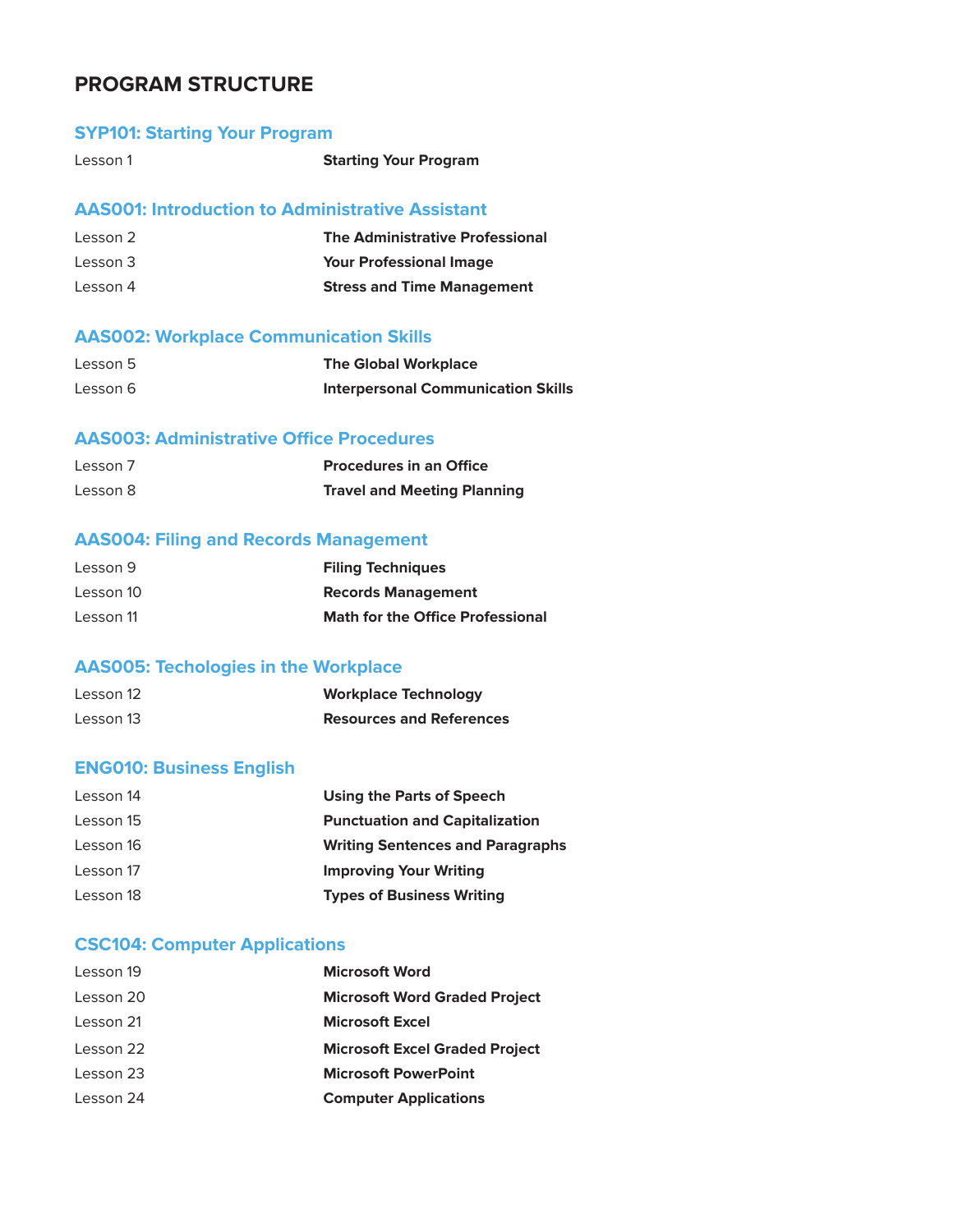# **AAS006: Bookkeeping and Office Management**

| Lesson 25 | <b>Office Finances</b>   |
|-----------|--------------------------|
| Lesson 26 | <b>Office Management</b> |

**Note:** The titles of your learning materials may be different from those listed on your program outline. There is no need to call your instructor about these differences. While the titles of certain learning materials may differ, the educational content is the same. All learning materials are designed to give you the finest education in your field. If you need instructional assistance, however, be sure to call for help. We reserve the right to revise the program of study and the instructional materials and to substitute for the items of equipment offered.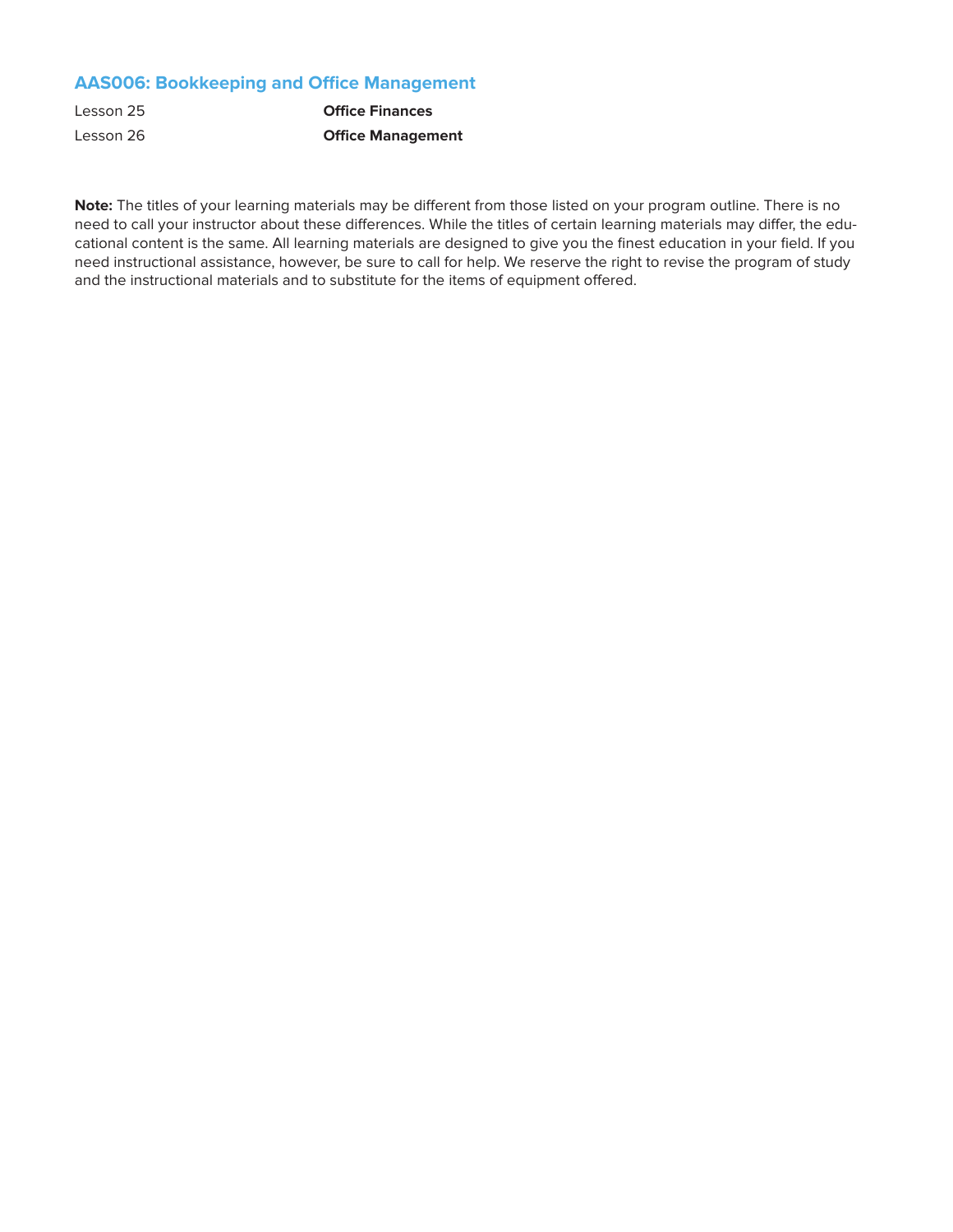# **COURSE DESCRIPTIONS AND OBJECTIVES**

#### **Starting Your Program**

In this course, you'll develop the necessary skills to ensure your success in the program. You'll learn how you can improve your study skills, so you're able to use a number of tools that will help you to be successful.

By the end of this course, you'll be able to:

O Identify skills needed to be a confident and independent online learner

#### **Introduction to Administrative Assistant**

In this course, you'll learn about job opportunities for administrative professionals and the importance of lifelong learning to obtain and maintain employment in the field. You'll then explain the importance of consistently maintaining a positive and professional image in the workplace. You'll also review how to manage time effectively.

By the end of this course, you'll be able to:

- O Describe job opportunities for administrative professionals and the importance of lifelong learning to obtain and maintain employment in the field
- O Explain the importance of consistently maintaining a positive and professional image in the workplace
- **O** Analyze how to manage time effectively

#### **Workplace Communication Skills**

In this course, you'll learn how working as an administrative assistant can mean working with people around the world. You'll also identify effective ways to communicate with other people.

By the end of this course, you'll be able to:

- O Explain how to prepare for employment in the global workplace
- O Identify effective ways to communicate with other people

#### **Administrative Office Procedures**

In this course, you'll learn about administrative office procedures. You'll also learn how to make travel arrangements and plan meetings.

By the end of this course, you'll be able to:

- O Describe how to professionally administer and manage office communications and procedures
- O Explain an administrative assistant's role in making and booking travel arrangements, and planning meetings

#### **Filing and Records Management**

In this course, you'll discover how to set up, arrange, and maintain a filing system. You'll also learn about managing records in an office environment.

By the end of this course, you'll be able to:

- O Describe how to set up, arrange, and maintain a paper-based or electronic filing system
- O Explain how to manage records in an office setting
- O Apply basic math skills to real-world business scenarios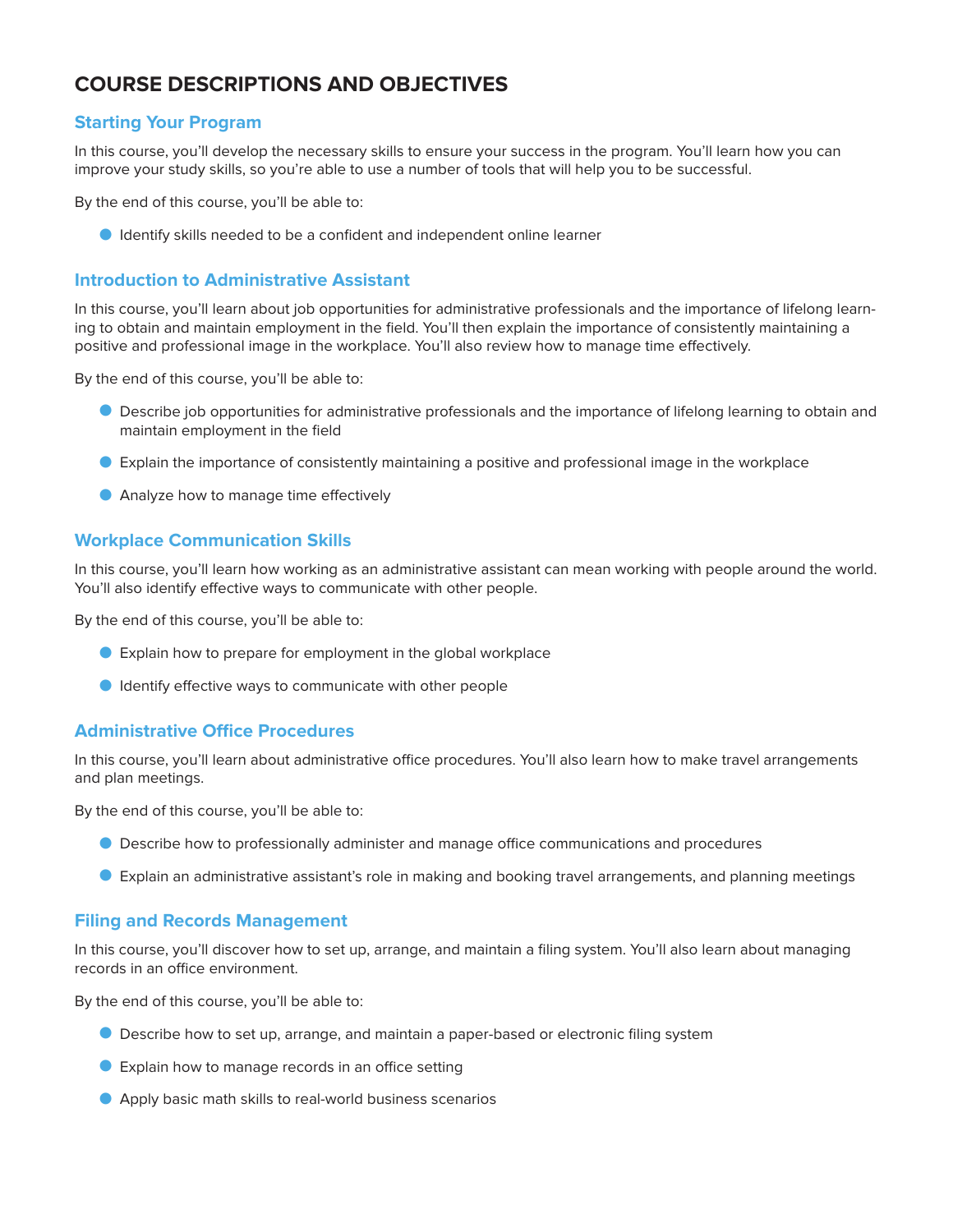#### **Technologies in the Workplace**

In this course, you'll learn about technology that's available in the computerized workplace. Finally, you'll learn how to use resources and references to search for information efficiently and effectively.

By the end of this course, you'll be able to:

- O Describe common electronic communication systems, phone and computer technologies, and multi-function and single function machines used in the workplace
- **I** Identify resources and references available to search for information needed to help you succeed in the workplace

#### **Business English**

In this course you'll learn the skills you need to become more confident in your writing.

By the end of this course, you'll be able to:

- O Describe the process of writing, as well as the parts of speech and how to use them
- O Explain various types of punctuation, rules for capitalization and spelling, and documenting sources for research
- O Construct complete, correct sentences and well-organized, coherent paragraphs
- Recognize how to plan, develop, revise, and present your work
- **O** Prepare for the various kinds of writing most likely needed for a job

#### **Computer Applications**

You'll learn about PC applications in word processing, spreadsheets, and presentation software, as well as create documents, spreadsheets, and presentations. You'll also learn how to integrate the applications.

By the end of this course, you'll be able to:

- O Demonstrate a high level of inquiry, analytical, and problem-solving skills
- **O** Demonstrate effective quantitative skills
- **O** Demonstrate computer and information literacy
- O Demonstrate job-specific technical and professional skills
- O Demonstrate effective written and interpersonal communication skills
- O Identify how to create various Microsoft Word documents
- Write a sound Microsoft Word 2016 letter
- O Identify how to create various Microsoft Excel documents
- O Produce a thorough Microsoft Excel 2016 spreadsheet
- **O** Identify the basic skills needed to use Microsoft PowerPoint
- Create a well-constructed memo, spreadsheet, and presentation